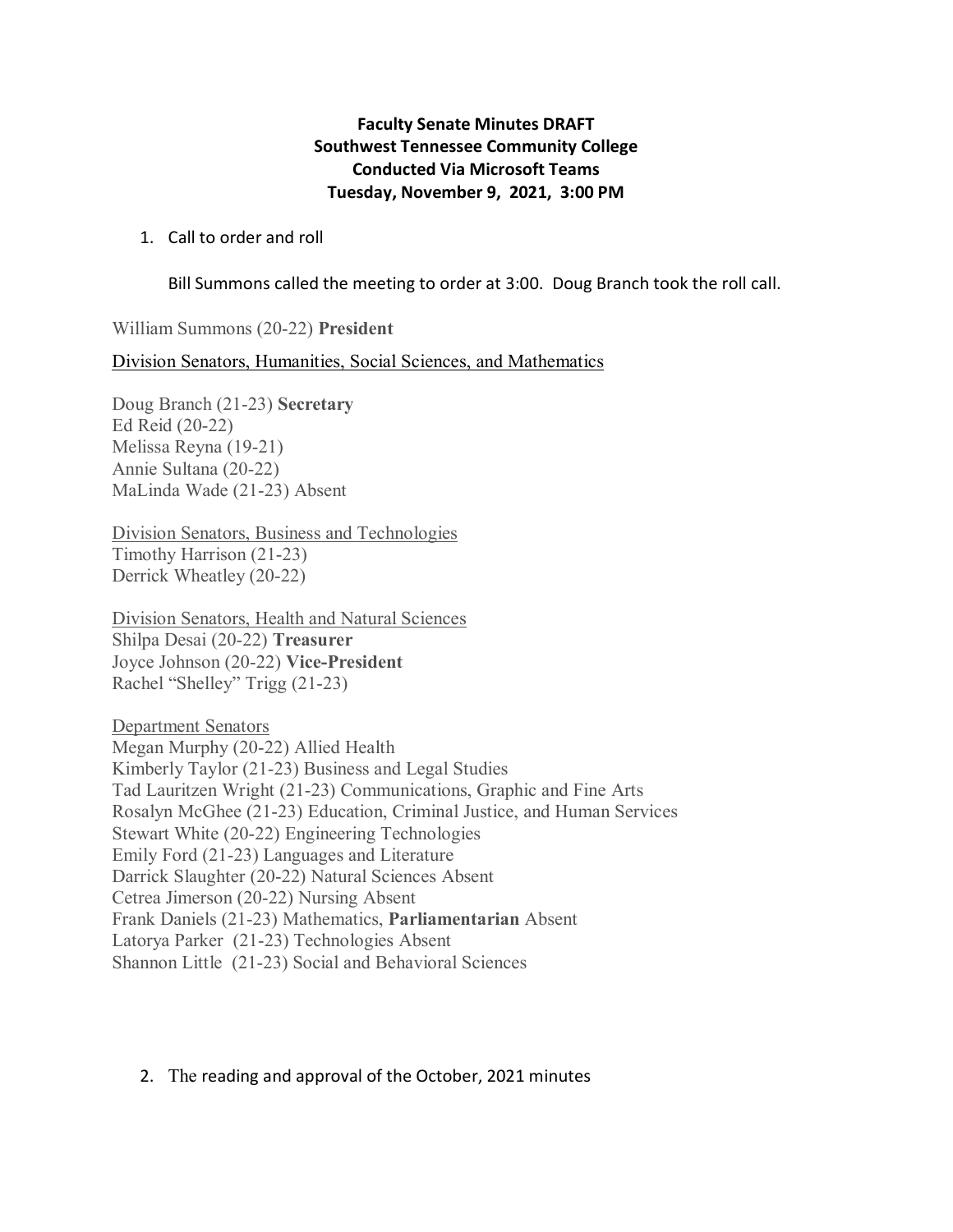The body approved the minutes from the October, 2021 faculty senate meeting.

- 3. Reports from senate officers and senate committees
- A. Joyce Johnson: Report on regular SEC meeting with Sindy Abadie, Special Assistant to VPAA

Joyce noted that, although VPAA Hooker usually attends these meetings, he had a scheduling conflict and asked Sindy Abadie to represent him.

Joyce brought up several issues that were mentioned in that meeting:

The SEC communicated its concern that the Teaching Academy Committee had just one faculty member on it.

Sindy reported that she is still helping out as special assistant to the VP but that the majority of her duties are now in the classroom. The position is open but there is at present no active search because of the hiring freeze.

The new TBR policy is that students will be suspended after two semesters with a GPA of less than 2.0. Southwest asked TBR to ease this requirement with a special "warning" category, but TBR has denied that request. Southwest has expressed its concern to TBR about the negative effects this new policy may have on enrollment.

Sindy has a list of faculty positions that need to be converted from term to tenure track and is waiting for a definitive number of how many of these positions will be switched this year before notifying specific faculty members. Sindy noted that faculty will need to reapply for these positions, but that no decision has been made about what would happen to faculty who applied but were not chosen for the tenure track positions.

B. Joyce Johnson: Report from ad hoc committee charged with making recommendations concerning the Teaching Academy

Joyce reported that the committee had written their Phase One report, and she discussed points from that report.

There were concerns around the subject of online course development. Those concerns are being identified and researched by the committee, which will make recommendations to the senate. The research will involve interviews with principal players at Southwest and discussions with other TBR institutions.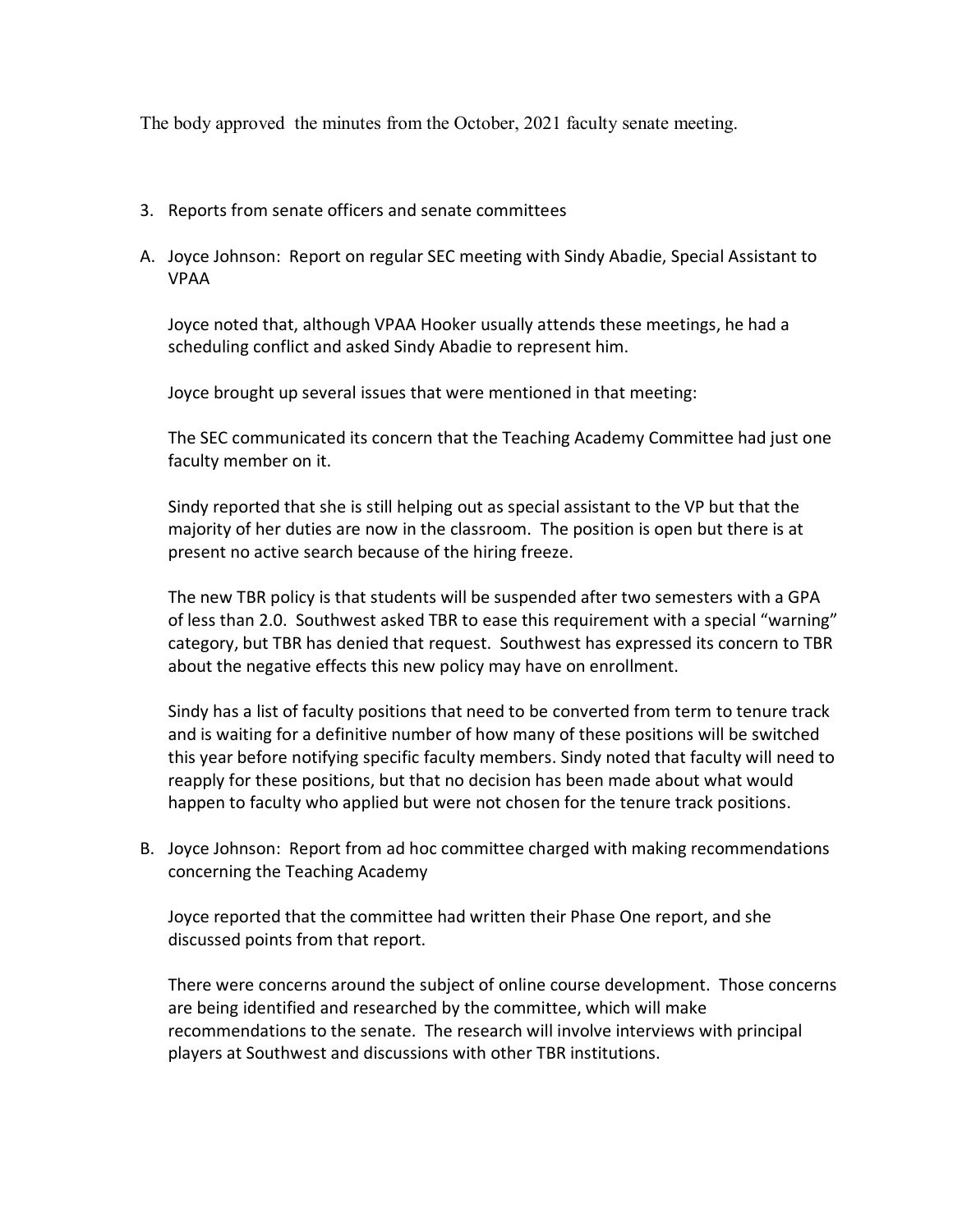Joyce reported, too, her plans to send a survey to all faculty about their concerns with the online course development process.

Another concern Joyce discussed involved the question of what kinds of faculty support the Teaching Academy is providing or should be providing. Her sense is that there is too little sense of mission, objectives, and goals. She hopes that the faculty survey will help her committee get a sense of just what the faculty desires from the Teaching Academy.

- C. Having heard the gist of the Phase One report, the senate voted to accept the report and endorsed the idea of the survey that the committee wishes to conduct.
- 4. Old Business
- 5. New Business
- A. Bill Summons: Special election. Bill reminded the senate that, with Frank Daniels' resignation from the college, we would need a new parliamentarian. Melissa Reyna was nominated and elected. It was moved and seconded to thank Frank for his service, as Doug agreed to do.
- B. Bill Summons: Choosing members for the 2021-2022 Promotion and tenure and promotion and tenure appeals committee

Following the prescribed protocols, the following were chosen to serve on the promotion and tenure committee: Vicki Armstrong, Saeid Haki-Bashemi, Massoumeh Hooshdaran, Rosie Taylor, Robert Tom, William Turner, Genie Younger. Alternates: Mahnaz Ghaffarian, Janet Sykes

The following were chosen to serve on the promotion and tenure appeals committee: Todd Blankenbeckler, Emily Ford, Jesse Lipford, Joan McGrory, Hannah Province, Dieter Tillman, Sarah Warrington. Alternates: Khalil Rassy, Annie Sultana

## 6. Adjournment

Bill Summons adjourned the meeting at 4:30 PM, having reminded the senate to be sure to encourage faculty to take the forthcoming survey concerning the Teaching Academy.

Respectfully Submitted, Doug Branch Faculty Senate Secretary